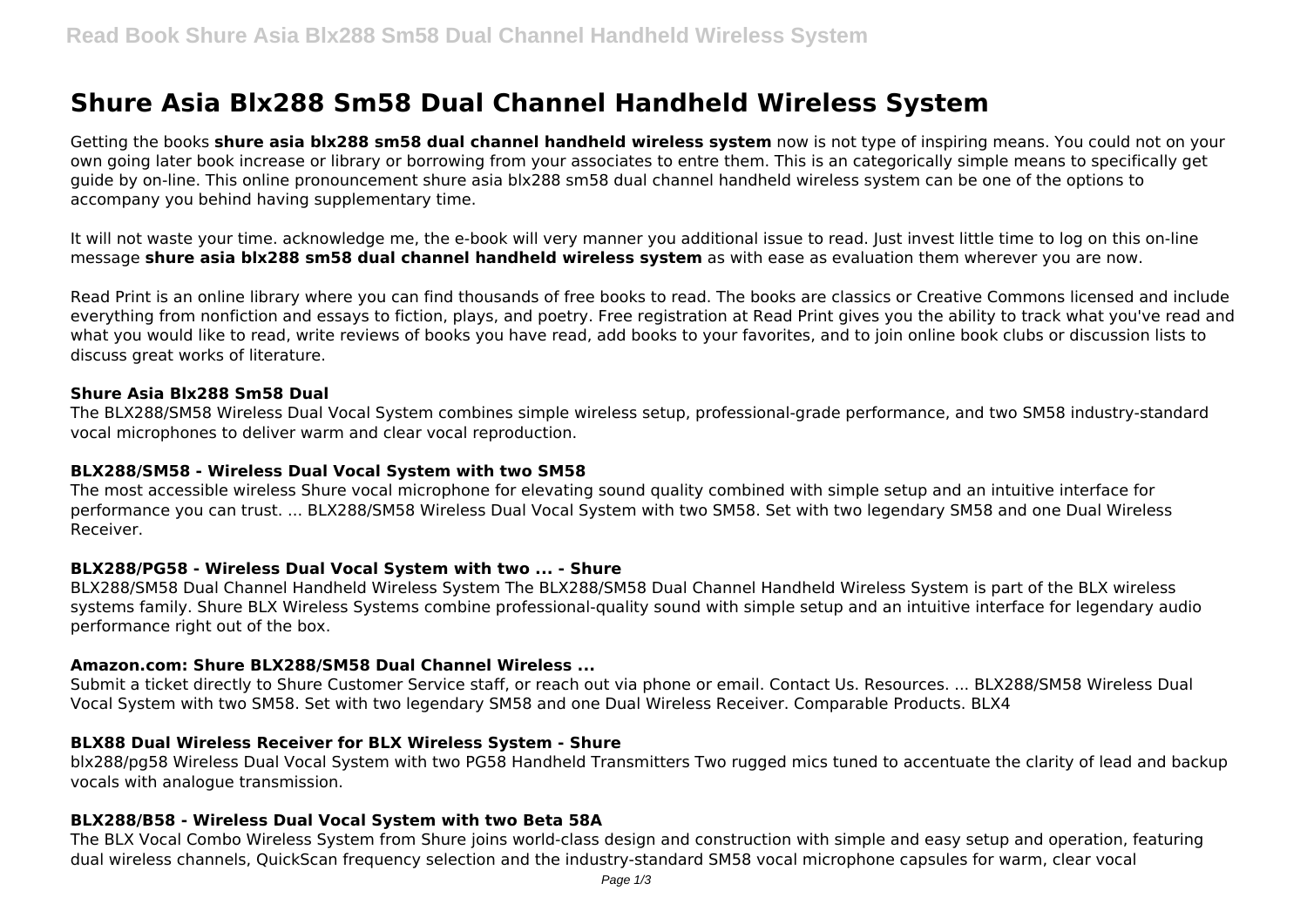reproduction. Legendary sound and performance, right out of the box.

## **Amazon.com: Shure BLX288/SM58 H8 | Dual Channel Handheld ...**

Shure BLX® Wireless Systems combine professional-quality sound with simple setup and an intuitive interface for legendary audio performance right out of the box. Precision-built and available in a variety of configurations, it's the most accessible way to own the stage. ... BLX288/SM58 Wireless Dual Vocal System with two SM58.

## **BLX288/PG58 - Wireless Dual Vocal System with two ... - Shure**

BLX288/PG58 Dual Channel Handheld Wireless System The BLX288/PG58 Dual Channel Handheld Wireless System is part of the BLX wireless systems family. Shure BLX Wireless Systems combine professional-quality sound with simple setup and an intuitive interface for legendary audio performance right out of the box.

## **Amazon.com: Shure BLX288/PG58 Dual Channel Wireless ...**

The SM58 with BLX2 handheld transmitter is the industry standard microphone tailored to deliver warm and clear vocal reproduction. You will get up to 14 hours of continuous use using 2 x AA batteries (included) and an operating range of 100m.

## **BLX2/SM58 Handheld transmitter with SM58 capsule - Shure**

The SM58 is a highly versatile cardioid dynamic vocal microphone, tailored to deliver warm and clear vocal reproduction. Performance you can trust. The Shure BLX288/SM58 Dual-Channel Handheld Wireless System puts professional-grade wireless vocals well within reach of performers.

# **Shure BLX288SM58H10 Dual SM58 Wireless System H10**

Submit a ticket directly to Shure Customer Service staff, or reach out via phone or email. Contact Us. Resources. Shure Tech Portal. Complete product documentation, technical support materials, software and firmware, and other tools and resources for all Shure products, in one place. ... BLX288/SM58 Wireless Dual Vocal System with two SM58.

# **BLX24/SM58 - Wireless Vocal System with SM58 - Shure**

Shure BLX288/PG58 Dual Channel Handheld Wireless System Shure BLX288/PG58 Dual Channel Handheld Wireless System, 2 BLX2 Handheld Transmitter Microphones, BLX88 Dual Channel Receiver, 300 ft Operating Range, Up to 14 hrs of Continuous Use 4.7 Read 28 Reviews

# **Shure BLX288/PG58 Dual Channel Handheld Wireless System ...**

The BLX288/SM58 Wireless Dual Vocal System combines simple wireless setup, professional-grade performance, and two SM58 industry-standard vocal microphones to deliver warm and clear vocal reproduction.

# **Wireless Dual Vocal System with two SM58 - Shure**

The BLX288/B58 Dual Channel Handheld Wireless System is part of the BLX wireless systems family. Shure BLX Wireless Systems combine professional-quality sound with simple setup and an intuitive interface for legendary audio performance right out of the box.

# **Shure BLX, 2 Wireless Microphone System, BETA 58A (BLX288 ...**

Licensing of Shure wireless microphone equipment is the user's responsibility, and licensability depends on the user's classification and application, and on the selected frequency. Shure strongly urges the user to contact the appropriate telecommunications authority concerning proper licensing,